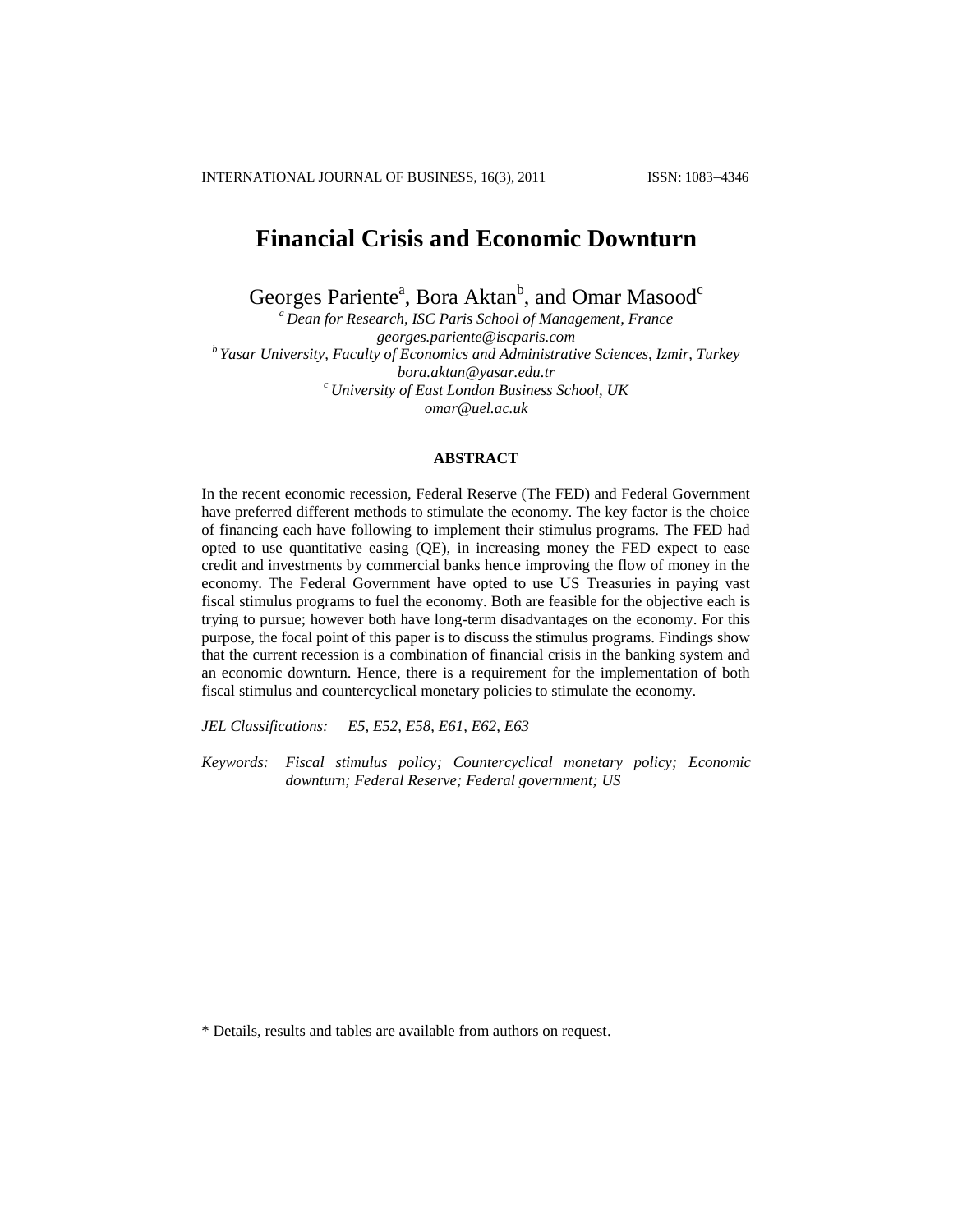### **I. INTRODUCTION**

In the current economic downturn the Federal Reserve and federal government have chosen different methods to stimulate the economy. The main factor is the choice of financing each have following to implement their stimulus program. The Federal Reserve had opted to use quantitative easing, in increasing money the Federal Reserve hope to ease credit and investments by the commercial banks therefore improving the flow of money in the economy. The federal government has opted to use US Treasuries in paying for huge fiscal stimulus programs to stimulate the economy. Both are feasible for the objective each is trying to pursue; however both have long term disadvantages on the economy.

Certainly the argument on using counter cyclical monetary policy to reduce price volatility and macroeconomic risks at the banks is relevant to the whole economy not least because of the credit market. As mentioned by Mishkin (2009), there is a misconception in the general view that monetary policy have failed with the reduction in valuation and macroeconomic risks. Another key success of the aggressive monetary easing policy adopted by the Federal Reserve is the lower interest rates on US Treasuries and hence a reduction in the credit spreads. However in providing \$6.4trllion dollars in liquidity and capital to the banking system, the Federal Reserve chose not to rely on the controversial method of raising capital via the US Treasury issuing debt on behalf of the Federal Reserve but instead to use quantitative easing. According to Taylor (2009) contrary to the generally held view the Federal Reserve didn't significantly increase it's holding in US Treasuries as part of the executing of quantitative easing.

Underlining any arguments on fiscal stimulus policy is the increase in the supply of debt. The problem is that any stimulus policy is going to be very expensive and there is no guarantee of its success. And whether or not it is successful is irrelevant when considered against the huge tax burden of an increase in the interest payment on the debt in the long run. Therein lay the key issue which bought this famous quote from Keynes (1923): "*The long run is a misleading guide to current affairs. In the long run we are all dead. Economists set themselves too easy, too useless a task if in tempestuous seasons they can only tell us that when the storm is past the ocean is flat again*" However the analysis of the US economy seems to point to the requirement of fiscal stimulus policy to stimulate the economy and with the federal government already having committed a staggering \$4.56trillion and respectively to recapitalize or save a number of big corporations and stimulate the economy.

In researching and analyzing the factors influencing the supply of US Treasuries during the current recession, it is essential to note the depth of the recession. According to Feldstein (2009) at the heart of the current recession lies the huge erosion of householders' wealth to the extent of \$10 trillion mainly due to the underpricing of risk and excessive leverage, which resulted in the repricing of risk causing a fall in the price of shares and houses. This resulted in householders becoming more risk averse to expenditure which leads to a reduction in production causing either a hike in unemployment or a reduction in income; hence leading to a downwards spiralling economy. The evident based on the data from the Federal Reserve and Bureau of Economic Analysis seems to be suggesting that this is the worst recession since the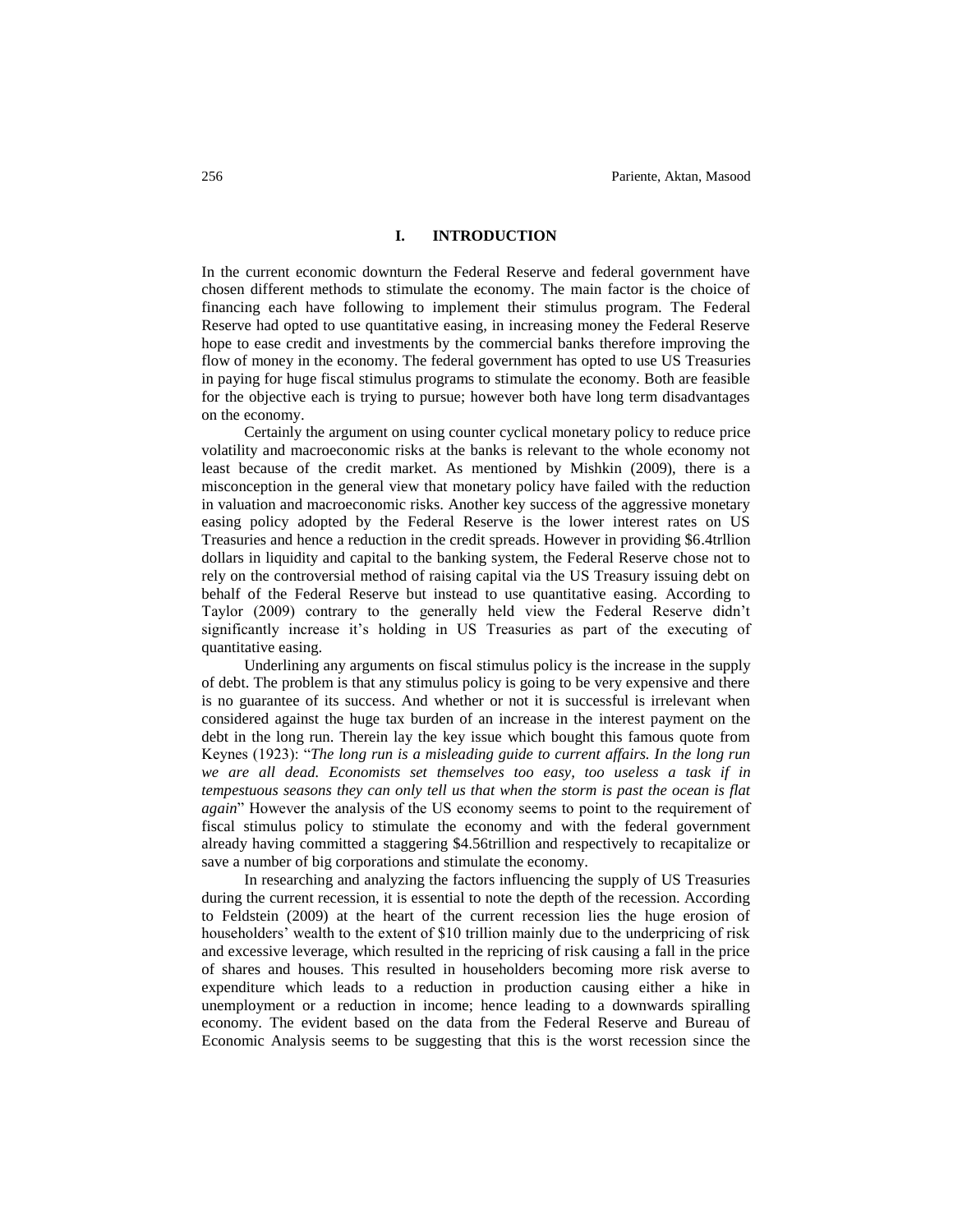1930s and as of 31 July 2009 it is certainly the longest since the 1930s according to the National Bureau of Economic Research.

The analysis into the wide use of both policies during the current recession is compelling, since quarter 3 2008 both the federal government and Federal Reserve have fiercely implemented their own countercyclical policies. The massive increase in debt and monetary base is evident of these increasingly costly countercyclical policies with a total of \$10.96triillion already committed by the federal government and Federal Reserve. Thus leading to a 99.31% jump in monetary base nearly doubling since the introduction of quantitative easing and a 25.1% increase in US Treasuries since the beginning of the recession.

The first section of this article is an analysis into the economic data underpinning the recession and hence the increase in the public sector debt and monetary base. The final section is the analysis of the government fiscal budget and public sector debt, this section will analyze the use of US Treasuries and monetary base to pay for the countercyclical policies.

At the heart of the argument on using countercyclical policy during the current economic downturn are the key questions of whether we should increase the supply of government debt to stimulate the economy and what the side effects of the high debt are? There are many articles and reports written on the effect of countercyclical policy on the debt and the reasons for implementing a fiscal stimulus policy.

Since, as Keynes (1936) emphasizes, the levels of output and employment are determined by aggregate demand which is why Keynes advocated for a stimulus fiscal policy with during economic downturns or recessions, hence the federal government needs to stimulate aggregate demand to improve the economy. In a study of optimal policy during a recession Magud (2008) concludes that counter–cyclical policies or stimulus fiscal policies should depends on the initial conditions. For example in a highly indebted country the objective must be on reducing the debt mainly because of the expansionary effects it has on the country's output. However in a low indebted country the counter cyclical or stimulus measures of the standard Keynesian policy does work. Furthermore the government should not only react to a reduction in aggregate demand but also to uncertainty regarding aggregate demand. In essence a country's policy should be the optimal policy for its requirement. This is argued in a different manor in Alesina et al (2002) who states that changes in fiscal policies have negative effects on investment and profits which could explain the "non-Keynesian" effect. In essence public spending and taxes have a great effect on private investments, hence Alesina et al (2002) concludes that increases in public spending and taxations have a negative effect on private investments and profits under normal economic situations in eighteen OECD nations.

One key assumption regularly made in macroeconomic theories is that fiscal deficit is inflationary. However according to numerous studies over the years such as Fischer et al (2002), this relationship is weak amongst inflationary economies and is even weaker among the economies with a low rate of inflation.

Another key argument is higher debt leads to higher taxes. This is a valid argument as Baxter and King (1993) also note that permanent increases in government purchases have a negative effect on personal wealth. The key here is an increase in government purchase inevitably leads to an increase tax rates which induce a decline in output; this in turn causes additional tax rates raises. But they counter this argument by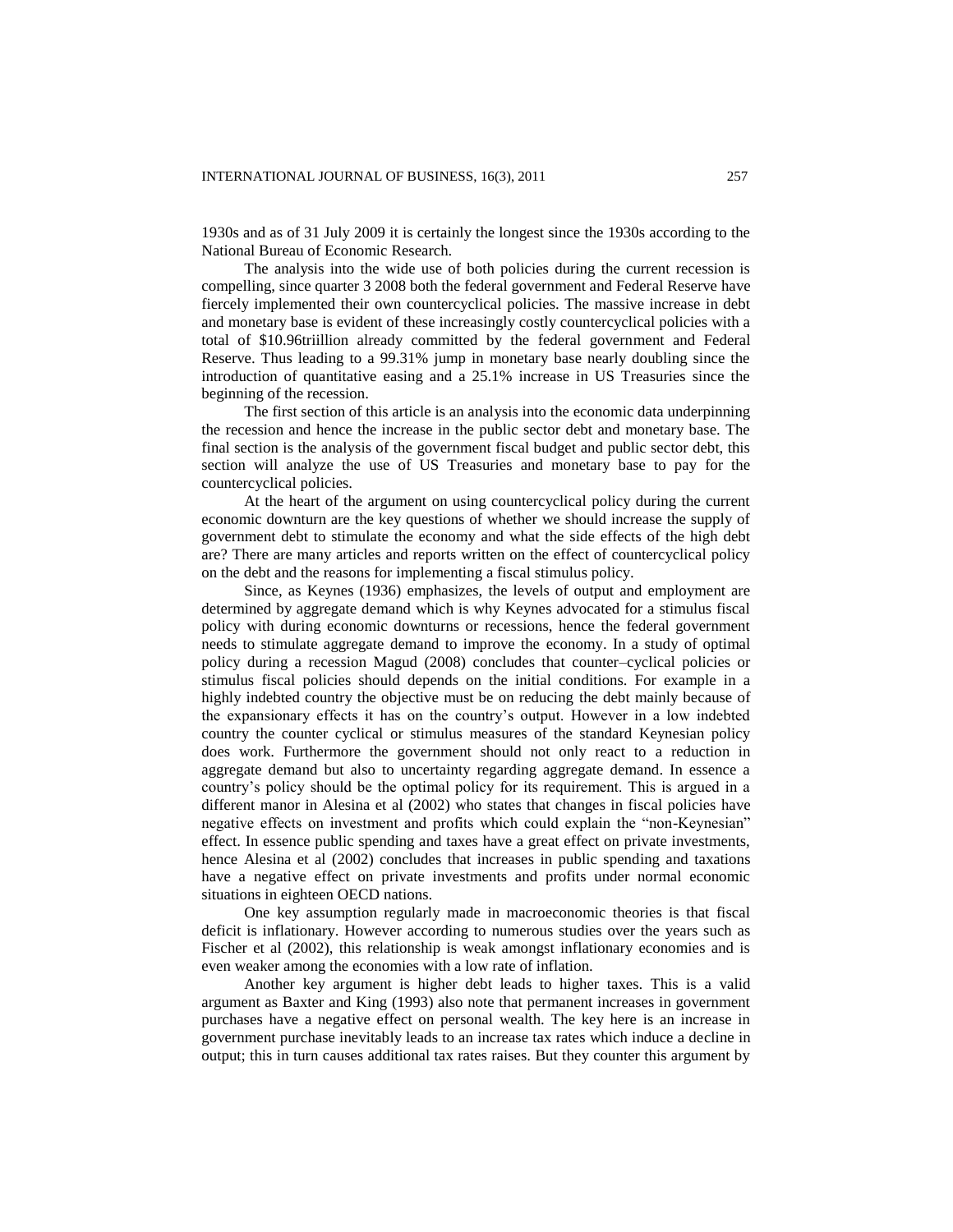stating because temporary government purchases are often in the aftermath or during crises such as wars or banking crises, hence this may lead to tax distortion which would be counter-productive in terms of consumption and output. Tax distortion may be avoided by use of public debt to finance temporarily high purchases. However Auerbach (2003) argues increases in expenditure leads to increases in budget deficits which past practices suggests substantial tax increases and expenditure cuts in order to bring the deficits under control, thus possibly weakening the recovery. This point is also argued by Tobin (1971, p. 91) who states "How is it possible that society can merely by the device of incurring debt to itself can deceive itself into believing that it is wealthier? Do not the additional taxes which are necessary to carry the interest charges reduce the value of other components of private wealth?" However, as Myrdal (1939) notes that with few exceptions budgets had never been balanced

As stated above, the high debt on the federal government which according to Taylor (2000) is the main contributory factor for the US Congress has rejected two fiscal stimulus policies in the 1990s. As hinted by Auerbach (2003), the problem is that any fiscal stimulus plan has to take into account the public sector debt which is already increasingly huge and expensive to service. However as stated by Keynes (1932), it would always be in the interest of the Treasury to supply the market's heterogeneous requirements with securities of varying types and maturities so as to minimize the cost of the national debt. And according to Bohn (2002), as late as 2002 the predictions were for a shortage in US Treasury bonds for the period 2012 to 2015 as the US Government pays off the majority of its debts. He hints at massive investment in US Treasury bonds by the Social Security Department in anticipation of the baby boomers problem which would alleviate the huge bill of an aging population starting in 2020. Auerbach (2003) also hints at the baby boomer problem by stating one of the biggest problems facing fiscal policy is an aging population leading increase pressure on the fiscal policy to balance revenue and expenditure which is near impossible in economic upturn periods due to the social security bill raising and taxation revenue shrinking.

# **II. ANALYSIS INTO THE FEDERAL GOVERNMENT BUDGET AND THE SUPPLY OF US TREASURY NOTES AND BONDS**

It is worth noting that in an open market economy the economic trend dictates the supply of government debt; in general this is mainly due to the procyclical nature of revenue and counter cyclical nature of expenditure. This means that during normal economic conditions, excluding the war factor, the federal government should generate a budget surplus but this is rarely the case. While under recessionary conditions the federal government will generally be running increasing budget deficits. As highlighted in the introduction most economists and members of both houses of congress use the high levels of debt as an argument against any fiscal stimulus. However, the previous section highlights the problems faced by the federal government with an economy in the deepest recession since the great depression and the failure of monetary policy meaning there is a requirement for a fiscal stimulus policy as hinted by Feldstein (2009) and Spilimbergo et al (2008). The size of the fiscal stimulus and banks recapitalization programs leads to an increase in the supply and variety of government debts securities. Therefore there is a need to analyse the quarterly budget and the supply of the US Treasury debt.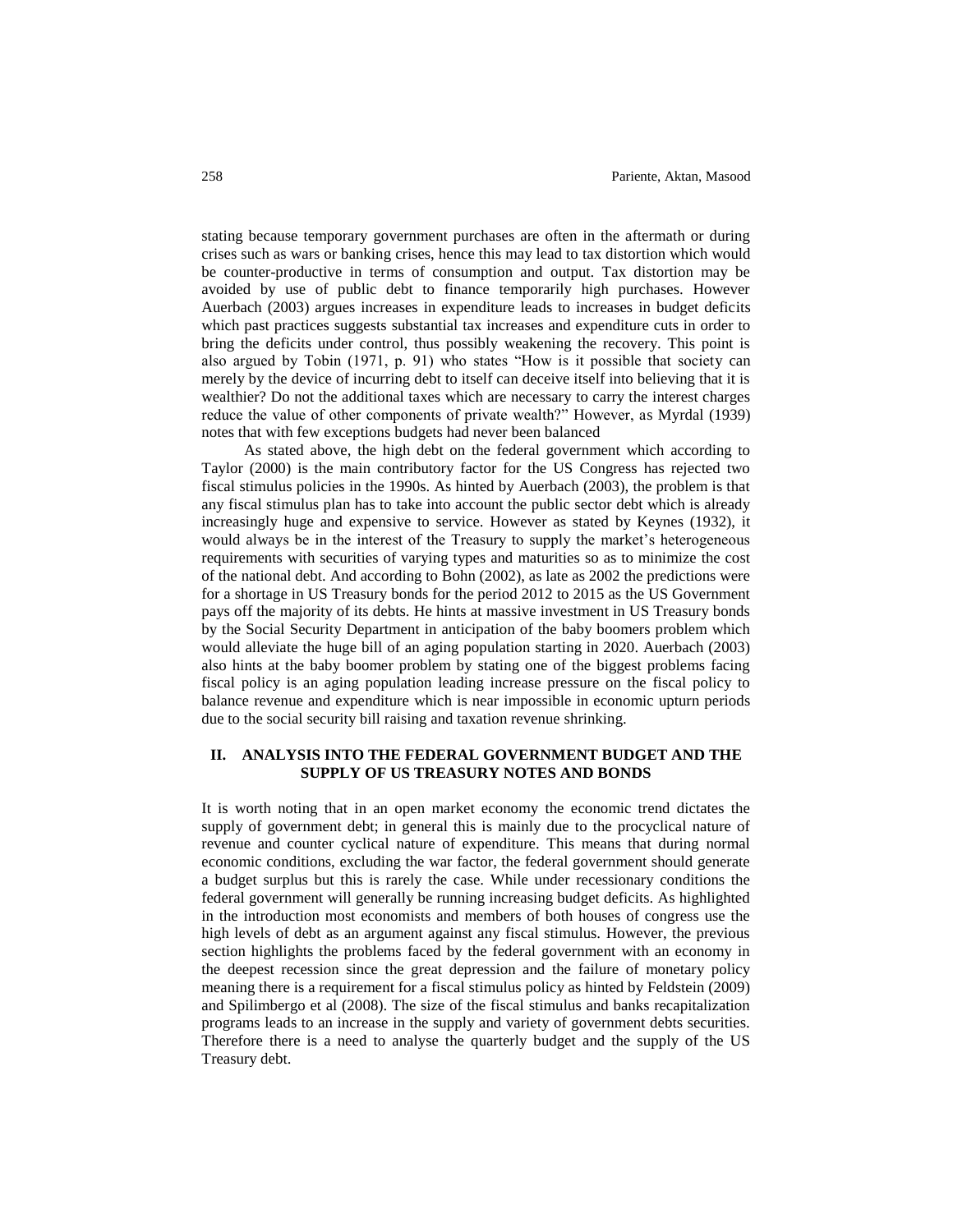According to Bohn (2002) the projection in 2002 was that there would be large accumulated uncommitted funds by 2012 with the government projected to pay off the majority of public debt by 2012-2015. The problem was then perceived as how the government should manage the uncommitted funds. And therein lays the danger in over-estimating the problem, the federal government may end up with a large pool of accumulated unused funds which could render the US Treasury market illiquid in the future by reducing the supply of various securities. As table 1 show, the federal government have already committed a grand total of approximately \$10.96trillion but the key issue is the total unused funds stand at approximately \$8.12trillion. Although, this could very well be re-committed elsewhere in the stimulus programs and analyzing the TARP carefully there is evident of the development of the program as the requirement change due to the circumstances surrounding the recession evolving. However there is an added complication in that the funds invested in any recapitalizations or acquisitions of failing financial institutions could be recouped when the financial conditions are better meaning that the government will have a huge injection of capital in the next few years which will have an adverse effect on the liquidity of the US Treasury market.

An important player during this recession is the Federal Open Market Committee which is responsible for approximately all of the Federal Reserve rescue efforts. As Taylor (2009) observes the Federal Reserve could raise the required fund by using one of three methods: borrow the funds direct, thru deposit from the Treasury or thru the use of quantitative easing. However as Taylor (2009) states the Federal Reserve didn't used the first and rarely used the second options which were thought to be too controversial. This meant that the only option left was a policy championed by Friedman (1948), as described earlier, which called for increasing money aggregates during recessions. More commonly called quantitative easing, this policy started in September 2008. Basically this policy is a license to "print money" and exchange it for Treasury Securities or other financial assets within the banking system. Although as Taylor (2009) hints the balance sheet of the Federal Reserve shows there wasn't a significant increase in the total amount of US Treasuries. However, as chart 1 show historically monetary bases growth has varied within a range of -1 to 1% and the most it has varied was in December 1999 and February 2000 when it rose by 3.9% and then fell by 3.1%. Yet in the space of nine months from September 2008 to May 2009 money bases grew an average of 9.11% with two double figure increases of 24.87% and 26.83% in October 2008 and November 2008 respectively. Despite reductions of 8.55% in February 2009 and 5.11% in June 2009, yet by June 2009 the money base have grown from \$842.81billlion in August 2008 to \$1.68trillions, a growth rate of 99.31%; which according to Taylor (2009) is greater than the growth envisioned by Milton Friedman. The downsides of this growth rate are that it could be inflationary and may leads to currency devaluation in the long run. However in the short run deflation is clearly more of a worry for the Federal Reserve plus many of the major central banks are executing similar plans of increasing their money bases; hence these two downsides are not relevant in the current global recession. The main reason for quantitative easing is to improve the flow of capital by increasing the money in the economy, however as the data from the Federal Reserve proves the total amount of commercial and consumer credit since the introduction of quantitative easing with the exception of February and May 2009 have seen contraction in the month on month growth rate. This suggests that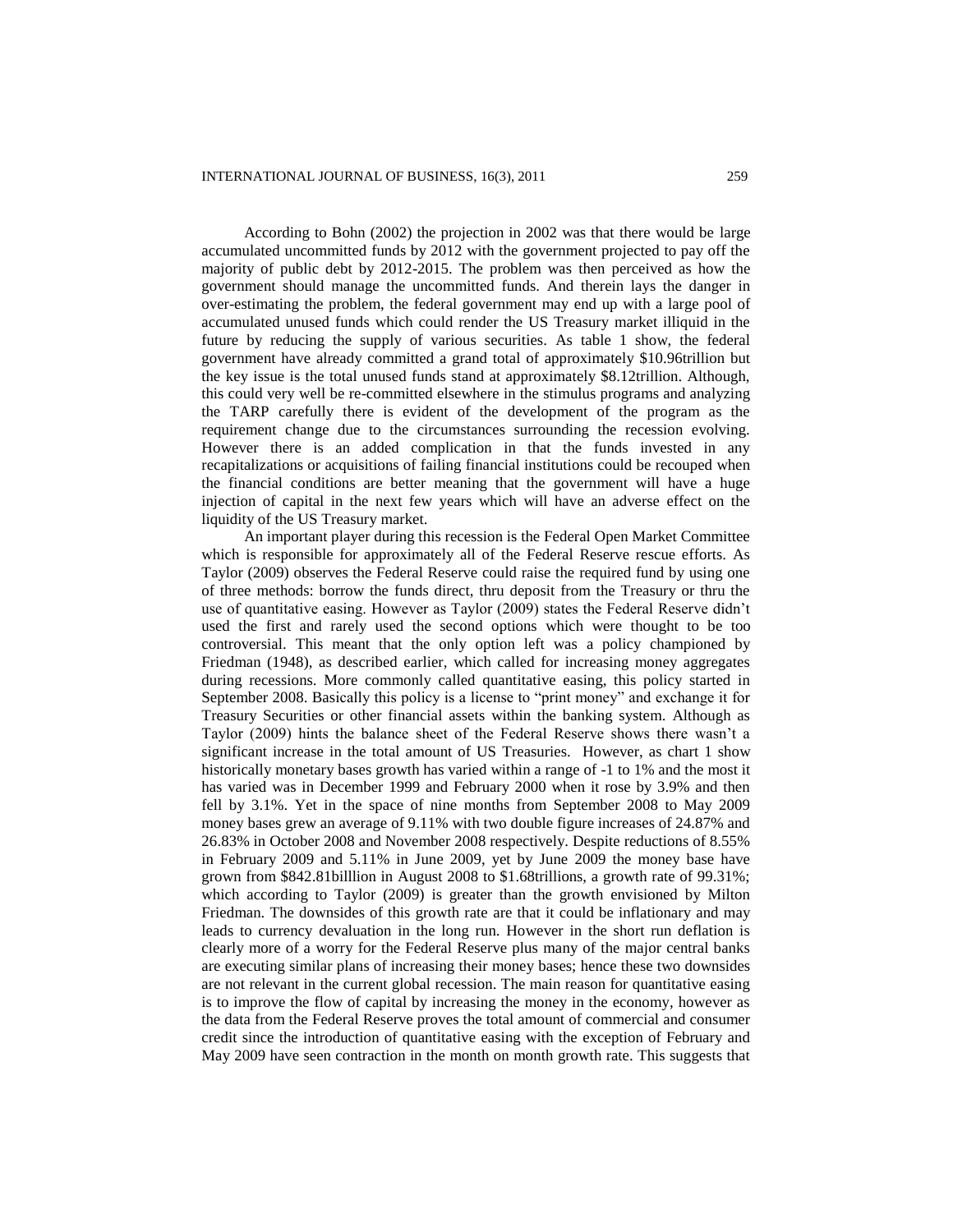the banks are not investing the extra money in the economy but are strengthening their capital.

According to the Tax Foundation, the American tax system have been simplified and the rates have been reduced from a complicated tax system involving 26 tax bands and a higher rate of 70% in 1978 to a tax system which is based on 6 tax bands with a lower rate of 10% and top rate of 35% in 2009. However according to Government receipt and expenditure data from the Bureau of Economic Analysis the taxation revenue have increased 470.84% over the period; even taking into account the time value of money this a huge increase.

Certainly the economic trend does have an effect on the fiscal policy of the time. Even without a fiscal stimulus, in any economic downturn governments tend to have a reduction in taxation revenue and an increase in expenditure leading to the inevitable hiked in budget deficit; and the opposite effect seem to hold true in an economic upturn; pointing to taxation revenue being pro-cyclical. This was the factor during the 1991-2001 economic upturn which produced a constant increase in taxation revenue despite the decreases in tax rates. This was followed by a decrease in taxation revenue during the recession of 2001; leading to a surge in taxation revenue during the economic upturn of late 2001 to late 2007. Witness the downwards sloping curve towards the end of chart 1; interestingly there have not been a period where there have been negative growths in taxation revenue for four out of five quarters since 1947. And if the next quarter produces negative growth as is likely then it will be the first time since the period between quarter 4 1974 and quarter 2 1975 where there was negative growth in taxation revenue for three successive quarters. And therein lays the main worry for the federal government in this recession, already there has been a drop of 13.42% in taxation revenue since the initial feedback effect.

However an interesting issue arises from the analysis of the taxation revenue during both economic downturns since the dawn of the new millennium. The issue is the lag time between the beginning of a recession and any feedback effect on the taxation revenue. According to the National Bureau of Economic Research the recession of the early 2000s started in March 2001, the lag time for the initial feedback effect on the taxation revenue was approximately 6 months. Yet the lag time between the start of the current recession which started in December 2007 and the initial feedback effect on the US taxation revenue was only 3 months. It appears the intensity of the current economic downturn was so enormous that the lag time was reduced to virtually non-existence. Interestingly the writing was on the wall during quarter 3 2007 when there was flat growth in taxation revenue.

As stated before, at the start of the new millennium the worries were of a drying up of the US Treasury market leading to a liquidity problem. This was mainly due to a 14 months period of budget surplus from 1998 quarter 1 to 2001 quarter 2. Interestingly, 2001 quarter 2 saw a drop of 54.35% in the surplus, the effect of growth in the expenditure. However what is questionable is the feedback effect of the 2001 recession on the budget deficit at a time when America went to war. Certainly the feedback effect on the revenue wouldn't have helped the increasing budget deficit; looking at the  $3<sup>rd</sup>$  quarter of 2001 when the revenue fell, it would seem that the combination of the decrease in revenue and increase in expenditure from the automatic fiscal stabilizer led to a budget deficit. However from the following quarters, there is growing evident that the cost of the two wars was the main contributory factor in the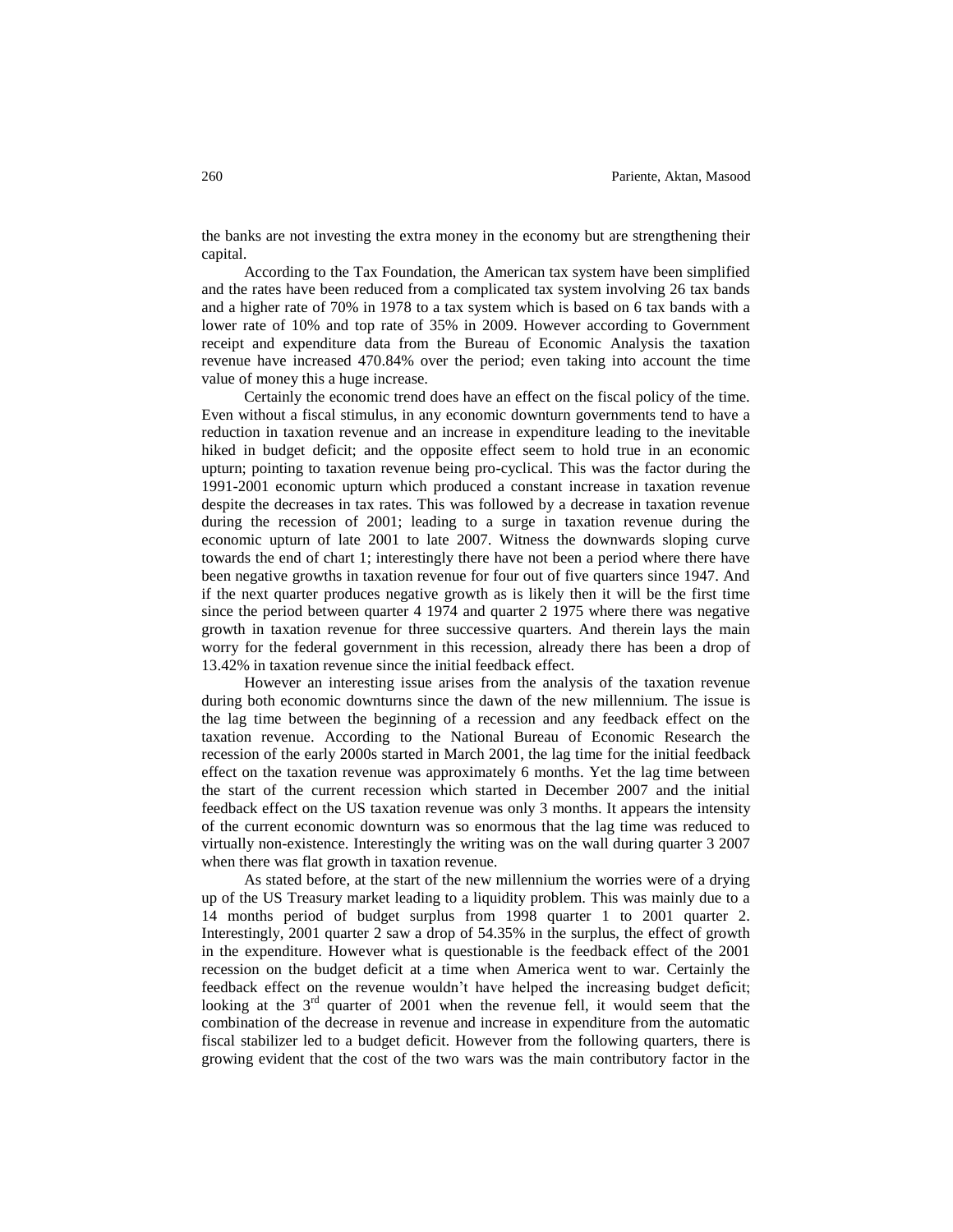increasing budget deficit despite the increasing revenue. Looking at chart 2, the budget deficit seems to be generally improving at the height of the recent economic upturn and that had it not being for the two wars there would have been a budget surplus before the current recession. Certainly the combination of weakening total fiscal revenue and increasing total fiscal expenditure during the current recession is the main contributory factor in the huge budget deficit, with total expenditure increasing 10.96% and total revenue shrinking by 8.23% in the space of 1 and a half years between quarter 3 2007 and quarter 1 2009. As shown in chart 2, when combined these changes in the fiscal budget produced a steeply downwards slopping curve in the budget deficit. The budget deficit has increased 192.22% from \$425.2billion to \$1.31trillion during the current recession.

At the start of the new millennium the public sector debt was decreasing slightly which was the cause of the fear that there'll be a shortage of US Treasury securities within the next ten years. The fear was that the US government was on course to paying the majority of the public sector debt by 2012-2015 as highlighted before. However the fear was short-lived and the gradual increase in the public sector debt throughout the new millennium was one of the main factors behind the heated argument in the congress as it debated the recapitalization of the banking system aka TARP and the fiscal stimulus programs. Chart 3 shows a rapid increase after July 2008 which is in timing with the rapid increase in the budget deficit. This meant that public sector debt increased approximately \$2.4trillion over the current recession to date, a growth rate of 26.19%.

Interestingly, chart 3 also clearly highlights the trend in debt as a factor of GDP with a particular emphasis on two opposing issues. As described earlier in this section, the budget surpluses and a prolonged economic upturn means towards the end of the 1990s and the start of the new millennium had the effect of decreasing the debt to GDP ratio to approaching 55%. And while the recession of 2001 and the two wars did increase the debt, yet chart 3 shows the upwards movement in the ratio remained steady throughout the period mainly due to a corresponding growth in the GDP. This is a major factor to consider when analyzing the trend in the ratio is the trend due to a decrease/increase debt or GDP. In the early stages of the current recession the ratio continued its steady rise hitting 65.47% in 2008 quarter 2. However during 2008 quarter 3 the ratio jumped from 65.47% to 68.91% followed by increases to 74.58% in 2008 quarter 4 and then 78.48% and 81.59% in 2009 quarters 1 and 2 respectively. The reason for the rapid growth in the Debt/GDP ratio seems to be a combination of a decrease in GDP and increase in debt which happened over the last three quarters.

#### **III. CONCLUSION**

In summarising the findings of the article, it is fair to say that the current recession is a combination of financial crisis in the banking system and an economic downturn. Hence there is a requirement for the implementation of both fiscal stimulus and countercyclical monetary policies to stimulate the economy. In truth the main debate is whether the benefits of any countercyclical or stimulus policy in the short run will outweigh the cost of implementing such a policy in the long run. The implementation of both would seem to hint at the seriousness of the recession and the financial crisis at the banks.